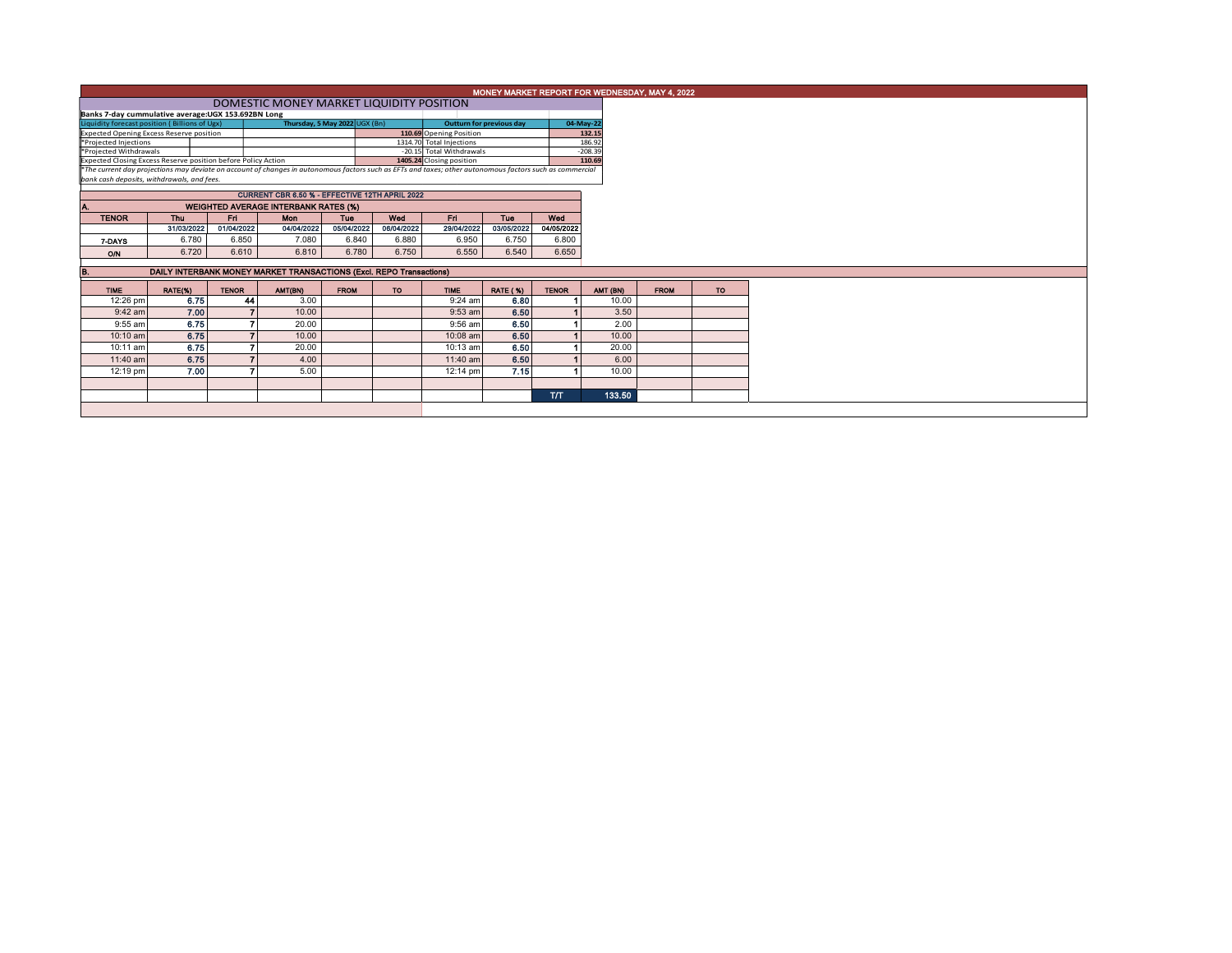| 9.500<br>9.000                                                                                                                                                                                   |            |
|--------------------------------------------------------------------------------------------------------------------------------------------------------------------------------------------------|------------|
| 8.500<br>8.000<br>7.500<br>7.000                                                                                                                                                                 |            |
|                                                                                                                                                                                                  |            |
|                                                                                                                                                                                                  |            |
|                                                                                                                                                                                                  |            |
| 6.500<br>6.000                                                                                                                                                                                   |            |
|                                                                                                                                                                                                  |            |
|                                                                                                                                                                                                  |            |
| 5.500                                                                                                                                                                                            |            |
| 5.000<br>4.500                                                                                                                                                                                   |            |
| 4.000                                                                                                                                                                                            |            |
| 14/04/2022<br>19/04/2022<br>20/04/2022<br>21/04/2022<br>22/04/2022<br>25/04/2022<br>26/04/2022<br>27/04/2022<br>28/04/2022<br>29/04/2022<br>03/05/2022                                           | 04/05/2022 |
|                                                                                                                                                                                                  |            |
|                                                                                                                                                                                                  |            |
| • Overnight WAR -7-day WAR - CBR rate - Upper bound - Lower bound                                                                                                                                |            |
| MONETARY POLICY OPERATIONS MATURITIES PROFILE: (05-MAY- 2022 TO 08-DECEMBER- 2022)                                                                                                               |            |
| <b>DATE</b><br><b>THUR</b><br><b>TOTAL</b><br><b>THUR</b><br><b>THUR</b><br><b>THUR</b><br><b>THUR</b><br><b>THUR</b><br><b>THUR</b><br><b>THUR</b><br><b>THUR</b><br><b>THUR</b><br><b>THUR</b> |            |
| 05-May-22<br>12-May-22<br>26-May-22<br>09-Jun-22<br>23-Jun-22<br>07-Jul-22<br>04-Aug-22<br>18-Aug-22<br>10-Nov-22<br>08-Dec-22<br>02-Jun-22                                                      |            |
| <b>REPO</b><br>431.40<br>431.40<br>$\sim$<br>$\sim$<br>$\sim$<br>$\sim$<br>$\sim$<br>$\sim$<br>$\sim$                                                                                            |            |
| <b>REV REPO</b><br>$\sim$<br>$\sim$<br>$\sim$<br>$\sim$<br>$\sim$<br>$\sim$<br>$\sim$<br>$\sim$<br>$\sim$<br>$\sim$<br>$\sim$<br>$\sim$                                                          |            |
| <b>BOU BILL/DEPO A</b><br>537.46<br>16.10<br>70.60<br>10.00<br>215.03<br>69.70<br>48.05<br>33.00<br>26.60<br>15.00<br>22.13<br>1,063.67                                                          |            |
| 968.86<br>70.60<br>10.00<br>215.03<br>33.00<br>26.60<br>15.00<br>1,495.08<br><b>TOTALS</b><br>16.10<br>69.70<br>48.05<br>22.13                                                                   |            |
| Total O/S Deposit Auction & BOU Bill balances held by BOU up to 08 December 2022: UGX 1,064 BN                                                                                                   |            |
| Total O/S Repo, Reverse Repo, BOU Bill balances held by BOU: UGX 1,495 BN                                                                                                                        |            |
| (EI) STOCK OF TREASURY SECURITIES<br><b>MONETARY POLICY MARKET OPERATIONS</b><br>EID                                                                                                             |            |
| LAST TBIILS ISSUE DATE: 27-APRIL-2022<br>(VERTICAL REPOS, REV-REPOS & BOU BILL)                                                                                                                  |            |
| 5,755.42<br>On-the-run O/S T-BILL STOCKs (Bns-UGX)<br>05/05/2022<br><b>ISSUE DATE</b><br><b>AMOUNT</b><br>OMO<br><b>WAR</b><br><b>RANGE</b><br><b>TENOR</b>                                      |            |
| 05/05/2022 REPO<br>23-Mar<br>110.00<br>6.500<br>21,811.82<br>On-the-run O/S T-BONDSTOCKs(Bns-UGX)                                                                                                |            |
| 28-Mar<br>496.00<br>6.500<br>TOTAL TBILL & TBOND STOCK- UGX<br>27,567.24<br>REPO                                                                                                                 |            |
| <b>REPO</b><br>29-Mar<br>136.00<br>6.500<br>O/S=Outstanding                                                                                                                                      |            |
| <b>REPO</b><br>30-Mar<br>300.90<br>6.500<br><b>CHANGE IN</b><br><b>MATURITY</b><br><b>TOTAL STOCK</b><br>YTM (%)                                                                                 |            |
| <b>REPO</b><br>31-Mar<br>527.00<br>6,500<br>(BN UGX)<br>AT CUT OFF*<br>YTM (+/-)<br>7                                                                                                            |            |
| 28<br><b>BOU BILL</b><br>31-Mar<br>30.04<br>6.906<br>0.100<br>101.02<br>6.601                                                                                                                    |            |
| 0.357<br>56<br>182<br><b>BOU BILL</b><br>31-Mar<br>20.08<br>7.103<br>8.489<br>369.86<br>$-0.410$<br>252                                                                                          |            |
| 364<br>9.180<br><b>BOU BILL</b><br>31-Mar<br>20.83<br>9.000<br>5,284.54<br>2YR<br>1.000<br><b>REPO</b><br>07-Apr<br>253.00<br>6.500<br>595.21<br>11.000                                          |            |
| 3YR<br>$-1.010$<br>REPO<br>383.00<br>6,500<br>11-Apr<br>12.090<br>$\sim$                                                                                                                         |            |
| 5YR<br>1.390<br><b>REPO</b><br>6.500<br>1,119.91<br>14.390<br>14-Apr<br>393.00                                                                                                                   |            |
| 0.261<br>7.104<br>28<br><b>10YR</b><br><b>BOU BILL</b><br>5.98<br>10,689.66<br>14.000<br>14-Apr                                                                                                  |            |
|                                                                                                                                                                                                  |            |
|                                                                                                                                                                                                  |            |
| $-1.510$<br><b>BOU BILL</b><br>56<br>212.71<br>7.109<br>14.390<br>14-Apr<br>9,181.69                                                                                                             |            |
| 0.400<br><b>BOU BILL</b><br>47.25<br>7.357<br>84<br>225.35<br>15.900<br>14-Apr                                                                                                                   |            |
| <b>REPO</b><br>182.00<br>6.500<br>19-Apr                                                                                                                                                         |            |
| <b>REPO</b><br>22-Apr<br>195.00<br>6.500<br>6                                                                                                                                                    |            |
| 15YR<br>20YR<br>Cut OFF is the lowest price/ highest yield that satisfies the auction awarded amount.<br><b>REPO</b><br>6.500<br>25-Apr<br>195.00<br>$\mathcal{P}$                               |            |
| <b>REPO</b><br>26-Apr<br>172.00<br>6.500                                                                                                                                                         |            |
| <b>REPO</b><br>27-Apr<br>189.00<br>6.500                                                                                                                                                         |            |
| <b>REPO</b><br>28-Apr<br>305.00<br>6,500                                                                                                                                                         |            |
| <b>BOU BILL</b><br>28<br>28-Apr<br>50.03<br>6.906<br>56<br>7.103<br><b>BOU BILL</b><br>28-Apr<br>68.95                                                                                           |            |

WAR-Weighted Average Rate